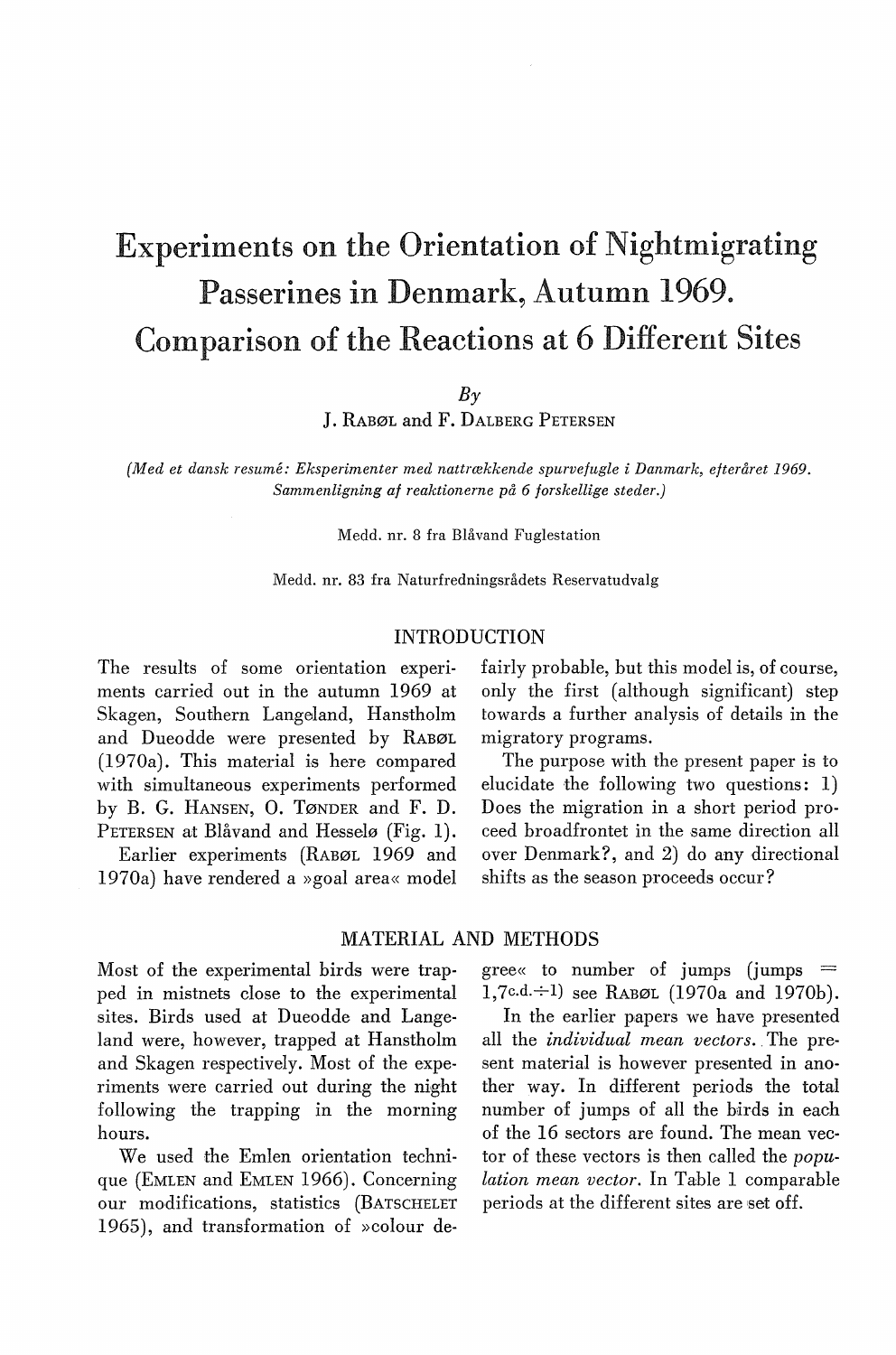The advantage of using the population rather the individual mean vectors is rather obvious. It takes much lesser time to calculate, and many individual mean vectors are rejected solely due to small activity. The population mean vector could, of course, be rejected if the test statistic  $z =$  $n \times r^2$  is too small, but as Table 1 shows, this is not often the case. Index 24 is thus rejected, but of the 11 individual mean vectors from 14-15.9. only 3 are significantly different from an uniform distribution at the 0.05 level. Further they are widely spaced (54°, 202° and 233°). The population mean vector of index 14 is directed towards 164°. 5 out of 10 individual mean vectors from 14-19.9. are considered statistically significant. These are close to each other (141°, 157°, 173°, 181° and 190°), and their mean is 169° - very close to the population mean vector. The use of the population mean vector could of course also be disadvantageous, especially if

| Index          | Species<br>Art           | Place<br><b>Sted</b> | Period<br>Periode | Number<br>of Birds<br>Antal<br>fugle | Average Jumps<br>per Bird per Hour<br>Gennemsnitlige<br>antal opspring<br>pr. fugl pr. time | Mean Vector<br>Middel Vektor | $\mathbf{P}$ |
|----------------|--------------------------|----------------------|-------------------|--------------------------------------|---------------------------------------------------------------------------------------------|------------------------------|--------------|
| 1              | S. a.                    | Bl.                  | $7 - 19.9.$       | 8                                    | 37                                                                                          | $134^{\rm o}$<br>0,291       | $++$         |
| $\overline{2}$ |                          | La.                  | $9 - 14.9.$       | 4                                    | 153                                                                                         | $75^\circ$<br>0,107          | $^{+}$       |
| 3              |                          | Sk.                  | 17.9.             | 6                                    | 46                                                                                          | $189^\circ$<br>0,279         | $+ +$        |
| $\overline{4}$ | $\overline{\phantom{a}}$ | Bl.                  | 5.10.             | $\overline{7}$                       | 43                                                                                          | $152^\circ$<br>0,254         | $++$         |
| 5              |                          | BI.                  | 10.10.            | 5                                    | 132                                                                                         | $213^\circ$<br>0,298         | $++$         |
| 6              | S.b.                     | He.                  | $12 - 17.8.$      | 15                                   | 29                                                                                          | $292^\circ$<br>0.247         | $++$         |
|                |                          | Ha.                  | $17 - 18.8.$      | 5                                    | 431                                                                                         | $44^\circ$<br>0,176          | $++$         |
| 8              |                          | Ha.                  | $21 - 23.8.$      | 6                                    | 234                                                                                         | $169^\circ$<br>0,213         | $++$         |
| $\mathbf Q$    |                          | Du.                  | 24.8.             | 8                                    | 188                                                                                         | $249^\circ$<br>0,434         | $++$         |
| 10             | --                       | <b>Bl.</b>           | $6 - 9.9.$        | 5                                    | 32                                                                                          | 0,316<br>$110^\circ$         | $++$         |
| 11             |                          | Sk.                  | $5 - 7.9.$        | 7                                    | 84                                                                                          | $130^\circ$<br>0,206         | $++$         |
| 12             |                          | La.                  | 9.9.              | $\overline{4}$                       | 58                                                                                          | $27^\circ$<br>0,192          | $++$         |
| 13             |                          | He.                  | $4 - 9.9.$        | 28                                   | 15                                                                                          | $178^\circ$<br>0,143         | $++$         |
| 14             |                          | Bl.                  | $14 - 19.9.$      | 10                                   | 42                                                                                          | $164^\circ$<br>0,310         | $++$         |
| 15             |                          | Sk.                  | $12 - 17.9.$      | 10                                   | 121                                                                                         | 158°<br>0,354                | $++$         |
| 16             |                          | La.                  | 14.9.             | 3                                    | 44                                                                                          | $22^{\circ}$<br>0,210        | $^{+}$       |
| 17             |                          | He.                  | $14 - 15.9.$      | 13                                   | 34                                                                                          | 178°<br>0,248                | $++$         |
| 18             | P. p.                    | Sk.                  | $5 - 7.9$ .       | 9                                    | 359                                                                                         | $83^\circ$<br>0.104          | $++$         |
| 19             |                          | La.                  | 9.9.              | 3                                    | 41                                                                                          | $88^\circ$<br>0,131          | ÷            |
| 20             |                          | He.                  | $4 - 9.9.$        | 18                                   | 20                                                                                          | 149°<br>0.138                | $+$<br>┿     |
| 21             |                          | Bl.                  | $7 - 8.9.$        | $\overline{4}$                       | 4                                                                                           | 340°<br>0,330                | $\div$       |
| 22             |                          | Sk.                  | $12 - 17.9.$      | 9                                    | 73                                                                                          | $178^\circ$<br>0,191         | $++$         |
| 23             |                          | La.                  | 14.9.             | 5                                    | 50                                                                                          | $59^\circ$<br>0,112          | $(+)$        |
| 24             |                          | He.                  | $14 - 15.9.$      | 11                                   | 21                                                                                          | 0,050<br>$148^\circ$         |              |
| 25             |                          | Bl.                  | $14 - 19.9.$      | 14                                   | 64                                                                                          | 179°<br>0,114                | $+ +$        |

Table 1. The population mean vectors of Blackcap (S. a.), Garden Warbler (S. b.) and Redstart (P.p.) at Blåvand (Bl.), Langeland (La.), Hesselø (He.), Hanstholm (Ha), Dueodde (Du.) and Skagen (Sk.). The following populations show bimodal activities, 2 (NE and SSE), 19 (NE and S) and 23 (NE and SSW).

 $++$  and  $+$  denote P less than 0.01 and 0.05 respectively for  $z = \frac{1}{2} \times n \times r^2$ . (+) and  $\div$  are P less than 0.05 and greater than 0.05 respectively for  $z = n \times r^2$ . To be considered as statistically sufficient the P's should be at least  $(+)$ .

*Tabel 1. Populations gennemsnitsvektorer for Munk (S. a.), Havesanger (S. b.) og Rødstjert (P.p.) ved Blåvand (Bl.), Langeland (La.), Hesselø (He.), Hanstholm (Ha.), Dueodde (Du.) og Skagen (Sk.). For følgende populationer er aktiviteten totoppet: 2 (NE og SSE), 19 (NE and S) and 23 (NE andSSW).*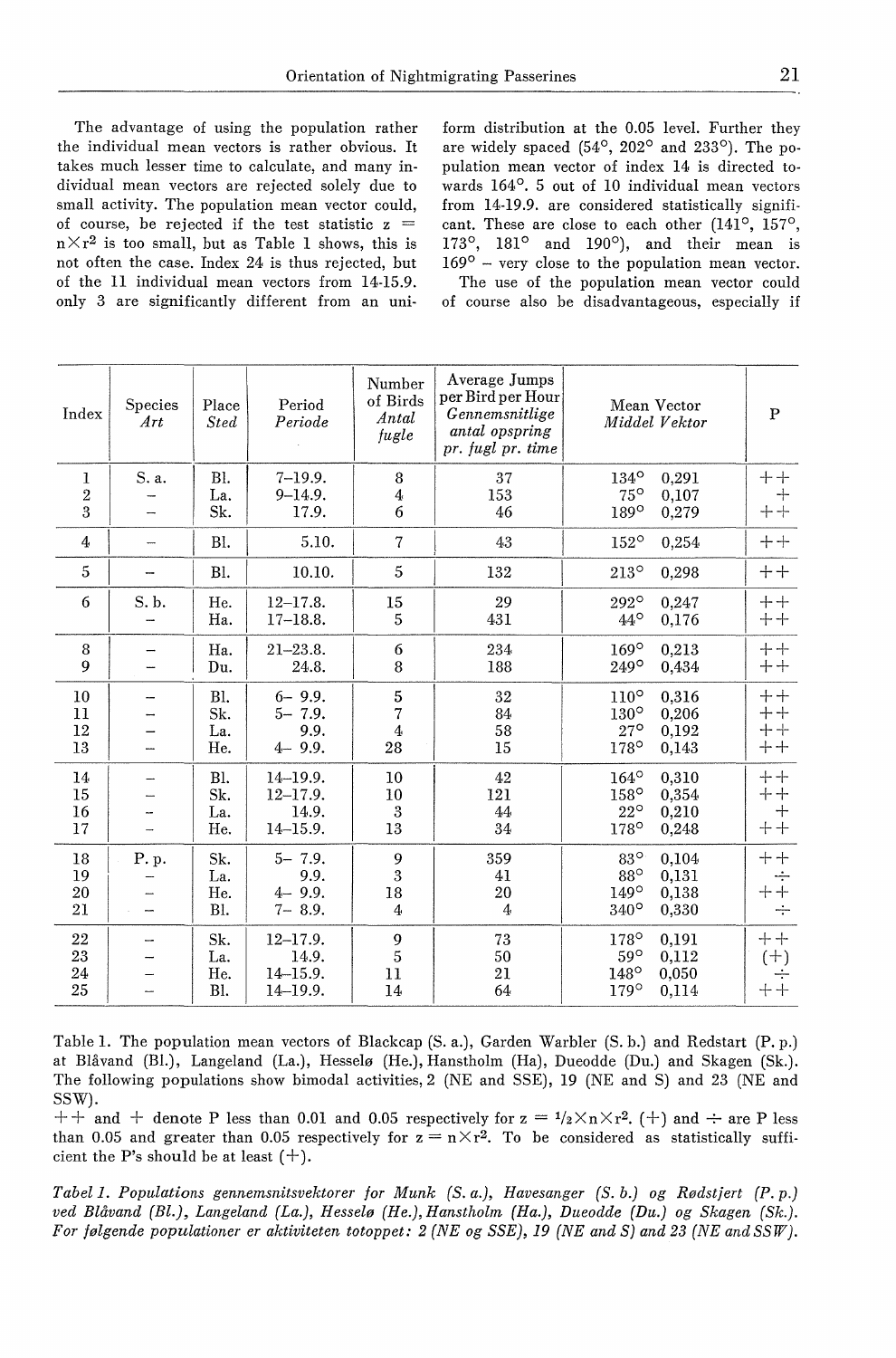

Fig. 1. The six experimental sites.

*Fig. 1. De seks forsøgssteder.* 

one individual shows very gerat activity in different directions than the other hirds.

The time of the experiments and the weather at Blåvand and Hesselø should be given (concerning the other 4 sites see RABØL 1970a).

*Blåvand: 6.9.* 2235-2335, 1/8, NW 3-4 - *7.9.*  2235-2350, 3-2/8, NNW-N 2 - *8.9.* 2120-2220, 0/8, NNE l, stars a little ohscured - *9.9.* 2130- 2230, 0-2/8, ESE 2-3, stars a little obscured - *13.9.* 2115-2220, 0/8, ENE 1, stars a little obscured - *14.9.* 2135-2235, 3-4/8, SSE-SE 1-2, stars somewhat ohscured - *15.9.* 2135-2245, 0/8, ENE-NE 1-2 - *16.9.* 2205-2305, 0/8, NE 1-3 - *17.9.* 2225-2340, 0/8, ENE-NE 1-2 - *19.9.* 2230- 2340, 2/8, N 2-3 - *5.10.* 2200-2305, 0-7.8., ENE-NE 1, stars a little to much obscured -  $10.10$ . 2025-2135, 0/8, sw 1-2.

*Hesselø: 12.8.* 2200-2400, 2-0/8, E 3 - *14.8.*  2200-2400, 1/8, N 3 - *17.8.* 2315-0115, 4/8, NE 1 - *4.9.* 2130-2245, 8/8, w 3-4 *5.9.* 2130-2245, 2/8, w 4-5 - *6.9.* 2130-2245, 0/8, w 2-3 - *7.9.*  2130-2245, 0/8, W 2 - *9.9.* 2130-2345, 0/8, SE 3-4 - *14.9.* 2130-2245, 0/8, SE 3-2 - *15.9.* 2100- 2215, 1/8, NE 2-3.

Blackcap *(Sylvia atricapilla)* were used at *Blå-*



Fig. 2. Garden Warhler *(Sylvia borin)* Medio August 1969 (Tahle 1 indices 6-7). The lenghts of the arrows are proportional to the populations mean vectors (expressed in ratio of the unit circle radius). The widths of the arrows are proportional to the average number of jumps per hird per hour. The streaks in Southern Zealand show the contemporary nocturnal radarpicture of Chats and Warhlers.

*Fig. 2. Havesanger* (Sylvia horin) *medio august 1969. Pilenes længde er omvendt proportional med spredningen omkring gennemsnitsvektoren, og tykkelsen proportional med den gennemsnit· lige aktivitet pr. fugl pr. time. Stregerne i Sydsjælland viser det samtidige nattræk af småfugle.* 

*vand* 7.9. (1), 13.9. (2), 15.9. (1), 19.9. (4), 5.10. (7) and 10.10. (5).

Garden Warhler *(Sylvia borin)* were used at *Blåvand* 6.9. (1), 7.9. (3), 9.9. (1), 14.9. (1), 15.9. (1), 16.9. (1), 17.9. (5), 19.9. (2). At *Hesselø*  12.8. (3), 14.8. (3), 17.8. (9), 4.9. (7), 5.9. (6), 6.9. (5), 7.9. (6), 9.9. (4), 14.9. (2) and 15.9. (11). Redstart *(Phoenicurus phoenicurus)* were used at *Blåvand* 7.9. (3), 8.9. (1), 14.9. (3), 15.9. (1), 16.9. (2), 17.9. (6), 19.9. (2). At *Hesselø* 4.9. (1), 5.9. (2), 6.9. (7), 7.9. (4), 9.9. (4), 14.9. (7) and 15.9. (4).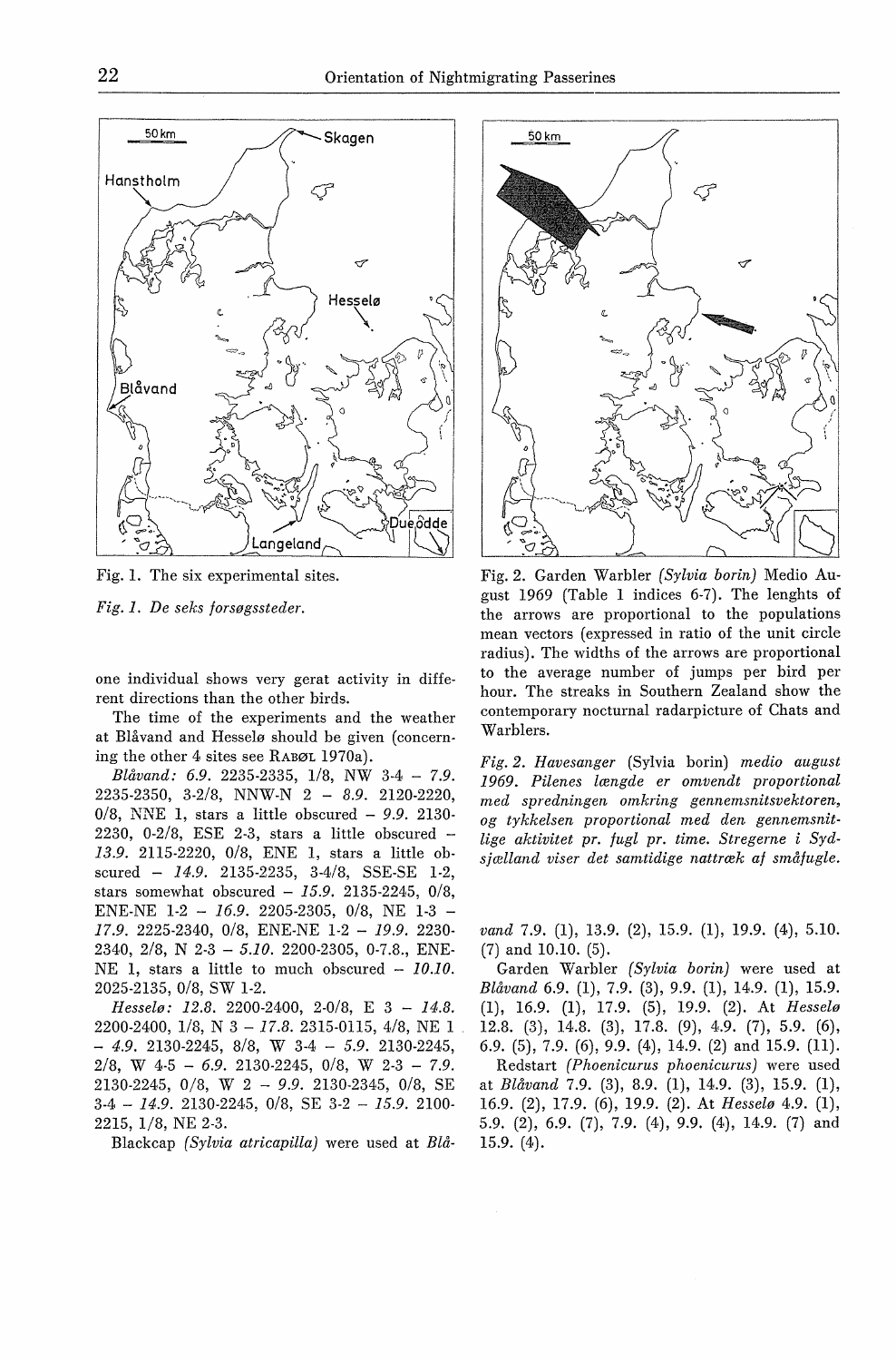### RESULTS

In the same periods we might compare the population mean vectors in Table 1 two and two. Here we should omit the reactions of the displaced hirds at Dueodde and Langeland (these are discussed in RABØL 1970a).

The research hypothesis is that the reactions are relatively more eastern in Western Denmark and vice versa. The research hypothesis is right 8 times, and the angle differences between the population mean vectors are: 14°, 20°, 20°, 45°, 48°, 66°, 68°, and 108°. Two times the hypothesis is wrong, but now the angle differences are very small: 1° and 6°. A Mann-Whitney U-test (SIEGEL 1956) gives a (one tailed) probability lesser than 0,0183 that these differences are accidental. Thus we accept the research hypothesis.

If we include radar datas from a PPI screen in Southern Zealand this picture is further reinforced. At Fig. 2-4 the major

radar movements of Chats and Warblers are put in (RABØL et al. in print). The length of the streaks are proportional to the number of hird echoes.

From Table 1 can further be seen that there are rather obvious direction shifts towards the S-SW at the same site as the season proceeds. This happens 7 times, whereas only one time there is no direction shift (Garden Warbler, September, Hesselø). A binomial test (SIEGEL 1956) on 7:0 and 7:1 gives P's on 0,008 and 0,035 respectively. We therefore conclude the direction shift with time towards S-SW to be statistically significant. At Fig. 5 the reactions of Garden Warbler 4.9. to 15.9. fairly clearly indicate a direction shift towards S-SW - in opposition to Table 1 indices 13 and 17. By the way, it should be noted, that the population mean vector at 4.9. in total overcast is labelled sufficient.



Fig. 3. Garden Warbler *(Sylvia borin)* Primo September 1969 (Table 1 indices 10-13). The Langeland-hirds are trapped at Skagen.

*Fig. 3. Havesanger* (Sylvia borin) *pr. september 1969.* 



Fig. 4. Garden Warbler *(Sylvia borin)* Medio September 1969 (Table 1 indices 14-17). The Langeland-hirds are trapped at Skagen.

*Fig. 4. Havesanger* (Sylvia borin) *med. september 1969.*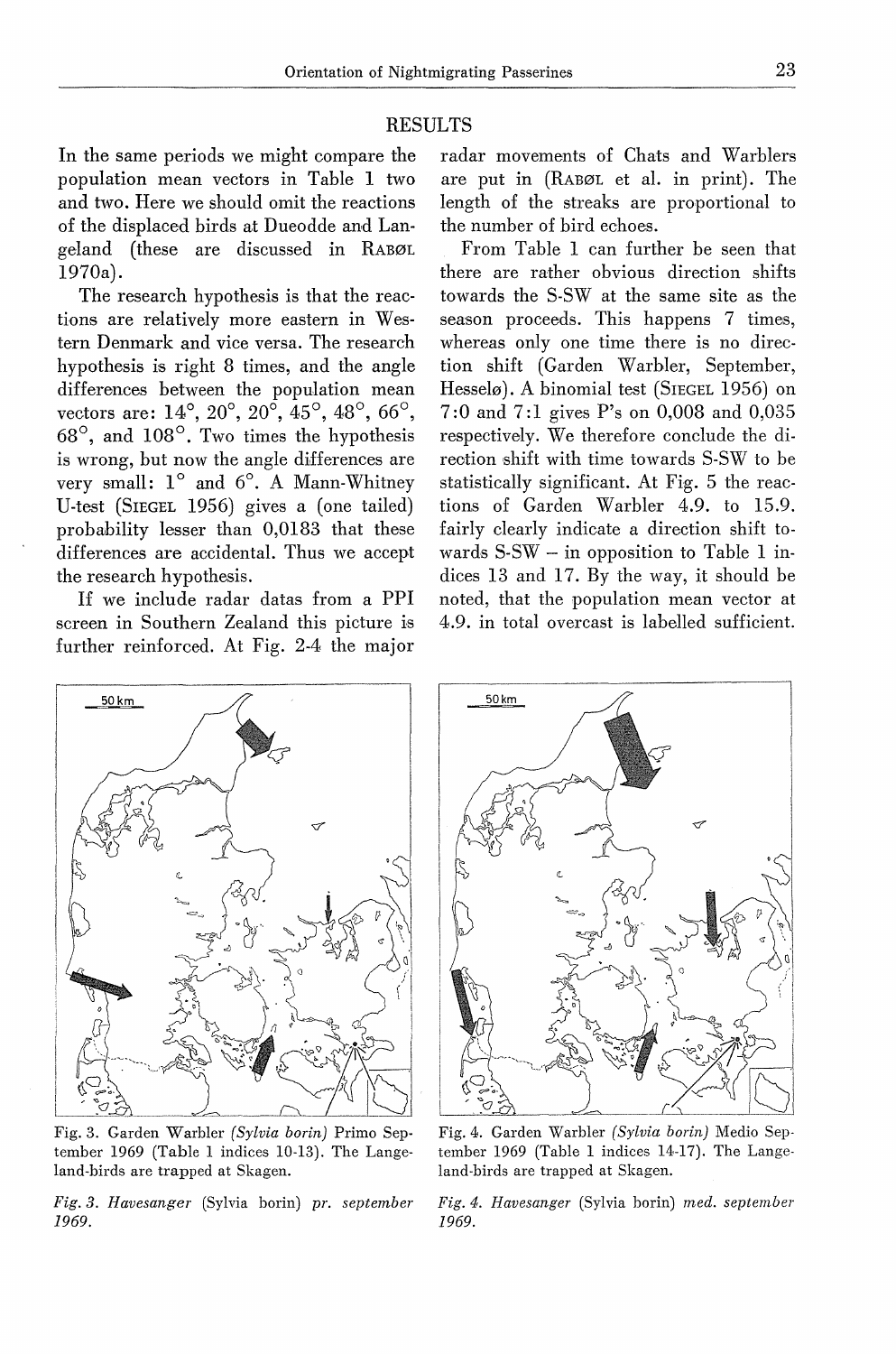# DISCUSSION AND CONCLUSION

First it should be stressed, that the mean vectors at Blåvand and Hesselø (as shown in RABØL 1970a for the other sites) in generel are in accordance with the concept of »standard direction« for the season. Further, the »SE«-reactions at Blåvand are identically with the preferred directions at this place in the autumns of 1967 and 1968 (RABØL 1969).

When looking at Fig. 3-4 it is tempting to perceive the reactions of the displaced hirds to Langeland as more or less stereotype and compensatory back in the displaced direction, without involving bicoordinate navigation. They could e. g. display inertial reactions. At the present moment we think, however, that these displaced reactions should not be considered basically different from the reactions obtained closely the trapping sites. As Fig.  $2$  shows these could also be directed »northerly« and out of context with the concept of »standard direction«. All <sup>1</sup> the reactions could be perceived as directed towards »goal areas« (RABØL 1970a), the actual positions of which are functions of the season.

The differences in directions from Western to Eastem Denmark could be perceived as shown in Fig. 6. Different Norwegian and Swedish populations of a given species have slightly different migratory programs. These cause the migratory routes to converge through Denmark, probably in order to avoid the Baltic and especially the North Sea.

The directionshift towards S or SW is to be expected especially of these populations at first migrating SE from Norway to Jutland. Later in the autumn the migration (of the mentioned species) proceeds through Italy (especially Garden Warbler) and the Iberian Peninsula.



Fig. 5. Garden Warbler *(Sylvia borin)* Hesselø. The oriented activity between 12.8. and 15.9. The activities could easily be compared as they are reduced to number of jumps per hour. Dotted lines and vector parametres indicate population mean vectors which are different from a uniform circular distribution at the 0.05 level.

*Fig. 5. Havesanger* (Sylvia borin) *Hesselø. Aktiviterne mellem 12.8. og 15.9. Der er reduceret til antal opspring pr. time, og stiplede linier samt vektor parametre angiver populations gennemsnitvektorer, der er statistisk forskellige fra en ensartet cirkel fordeling.*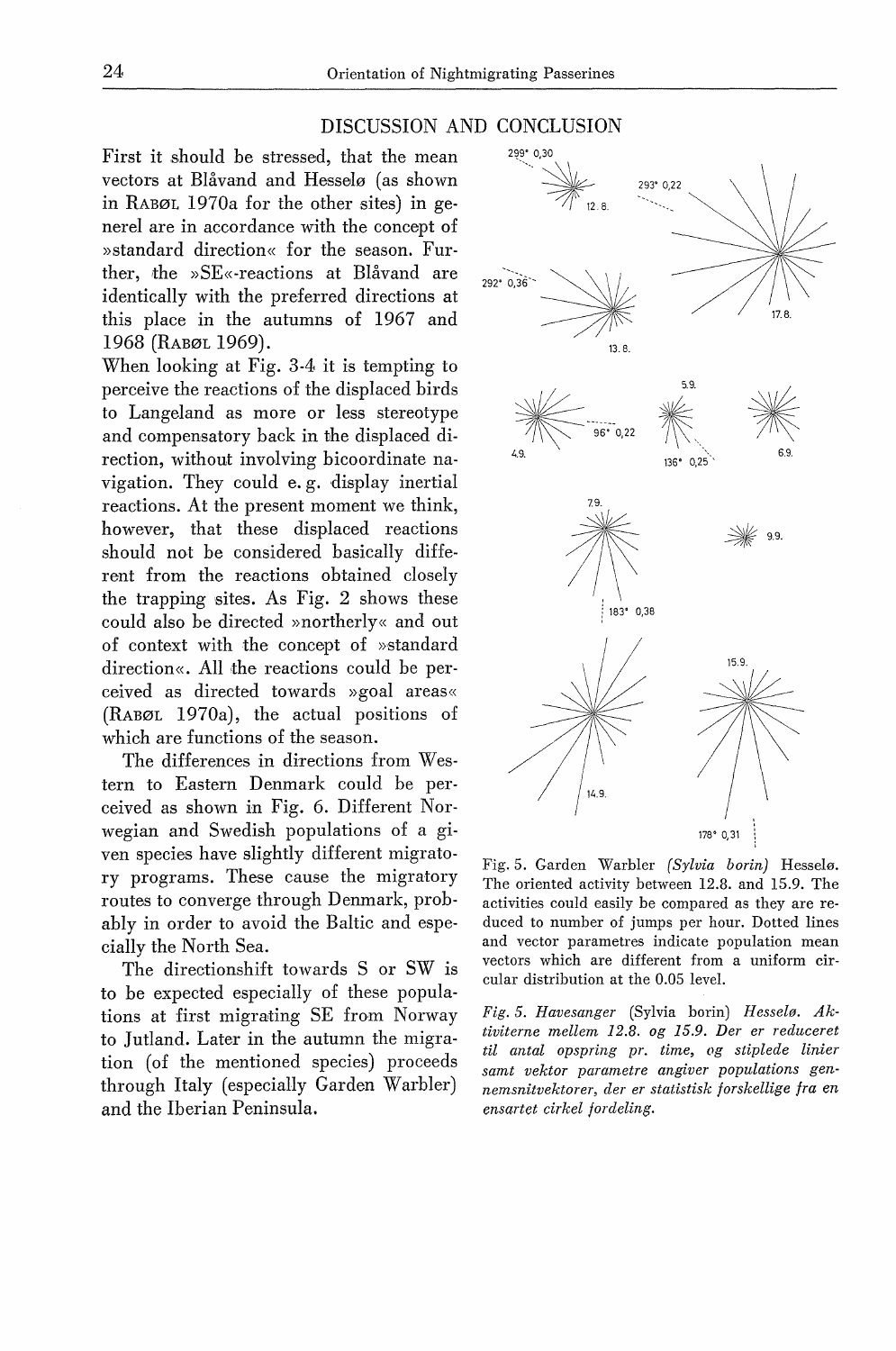

Fig. 6. The probable migratory program and progress of different Scandinavian populations of a given species.

*Fig. 6. Det mulige program og forløb af trækket for forskellige skandinaviske populationer af sam· me art.* 

### **SUMMARY**

The oriented activity of three nightmigrating Passerines are compared in simultaneous experiments at six sites in Denmark (Fig. 1).

In some selected periods all the birdjumps are put together in the construction of a population mean vector. In the table comparable periods are set off.

The experiments suggest:

1) A direction shift towards S-SW as the season proceeds.

2) More eastern directions in Western and Northern Denmark and more western directions in Eastern and Southern Denmark.

The purpose of these lastnamed reactions should be to compress the Scandinavian migratory stream through Denmark and thus avoiding migration over the Baltic and especially the North Sea.

## DANSK RESUME

## *Eksperimenter med nattrækkende spurvefugle i Danmark, efteråret 1969. Sammenligning af reaktionerne på 6 forskellige steder.*

præsenterede forflytnings-forsøg ved Skagen-Lan- dækker omtrent de samme tidsrum.<br>geland og Hanstholm-Dueodde (RABØL 1970a). Fra tabellen og fig. 2-5 kan ses to generelle geland og Hanstholm-Dueodde (RABØL 1970a). Reaktionerne fra disse steder er i Tabel 1 sam- tendenser:<br>menlignet med forsøg udført omtrent samtidigt 1) Trækket bliver mere S-SW-ligt med tiden. menlignet med forsøg udført omtrent samtidigt 1) Trækket bliver mere S-SW-ligt med tiden.<br>ved Blåvand (af BENNY G. HANSEN) og på Hesselø 2) Trækket i V-Danmark er østligere end i Øved Blåvand (af BENNY G. HANSEN) og på Hesselø

Forsøgsteknikken er tidligere beskrevet af RA-

lige steder er her brugt en såkaldt *populations gennemsnitvektor,* der er udregnet på grundlag af især Vesterhavet (fig. 6). samtlige opspring af samtlige fugle i nogle ud-

Denne artikel bygger delvis på nogle tidligere valgte perioder. Disse perioder er valgt, så de

(af OLE TØNDER OG FINN DALBERG PETERSEN). Danmark.<br>Forsøgsteknikken er tidligere beskrevet af RA- Disse observationer – der er forenelige med

BØL (1969 og 1970b).<br>Til sammenligning af reaktionerne de forskel-trækket fra Skandinavien snævredes ind over Til sammenligning af reaktionerne de forskel- trækket fra Skandinavien snævredes ind over<br>ze steder er her brugt en såkaldt *populations* Danmark for at undgå udtræk over Østersøen og